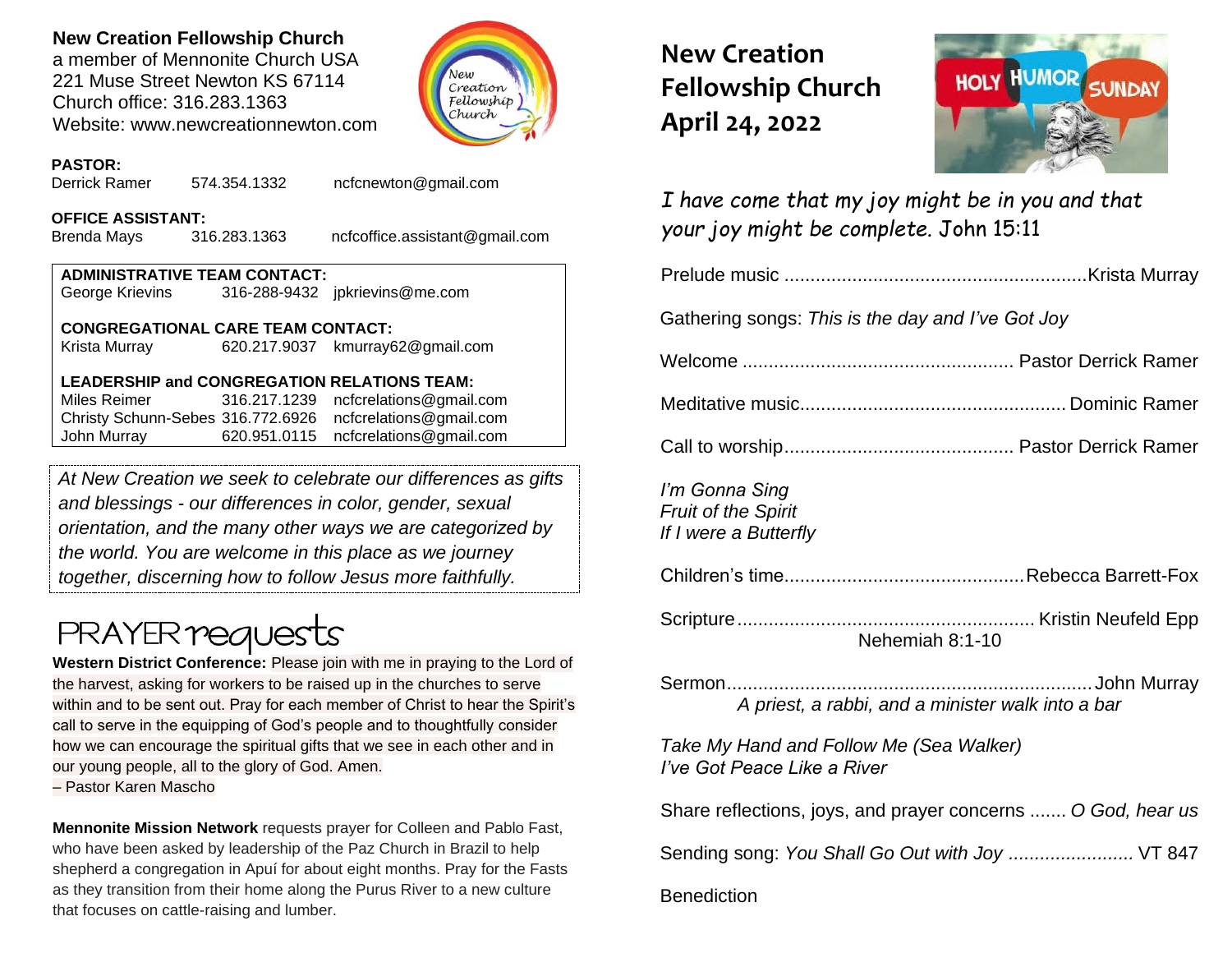#### **Offering (April 17-22)**

General Fund: \$1057 College Scholarship Fund: \$400

|                  | April 24             | May 1                  |
|------------------|----------------------|------------------------|
| Worship leader   | Pastor Derrick R     | Pastor Derrick R       |
| Song leader      | Pastor Derrick R     | Pastor Derrick R       |
| <b>Musicians</b> | Krista M & Dominic R | lan GG                 |
| Children's time  | Rebecca BF           | ?                      |
| Speaker          | John M               | <b>Elbiata Singers</b> |
| Care of building | <b>Suter Family</b>  | Brenda & Kelven Mays   |

#### **Lectionary Text (May 1)**

[Acts 9:1-6, \(7-20\)](https://lectionary.library.vanderbilt.edu/texts.php?id=135) [Psalm 30](https://lectionary.library.vanderbilt.edu/texts.php?id=135) [Revelation 5:11-14](https://lectionary.library.vanderbilt.edu/texts.php?id=135) [John 21:1-19](https://lectionary.library.vanderbilt.edu/texts.php?id=135)

The **Elbiata Singers** from Goessel High School will be sharing music with us during worship on Sunday May 1. Annalise M will be singing in the choir. If the weather permits, we plan to have this service outdoors.

**Communion** will be held on May 8, not on the usual first Sunday of the month due to the visiting choir presentation.

**Congregational Meetings:** Please mark your calendars, there will be two congregational meetings in May. On May 15 at 10:00, Jim and Jean Weber will share their journey as they prepare to join our church. We anticipate the May 8 meeting will be in the outside if the weather permits. On May 22, the Admin Team will be presenting the 22-23 budget.

**VBS** will be held May 31-June 3 from 5:30-7:30 p.m. If anyone is interested in helping with VBS or has questions,



please contact Becky Miller. Our church will also be in charge of a meal one of those evenings, probably working together with another congregation. If anyone is interested in helping with the meal, contact Becky Miller. Also, there will also be a joint VBS worship service on June 5 with all the participating churches at the large shelter at Athletic Park.

**Camp Mennoscah:** It is time to register for summer camps. If youth are interested in attending, the church will pay half the camp fee. If a family is not able to contribute the other half of the fee, then a sharing fund request can be submitted. See Krista Murray if you have questions.

**Western District Conference's** annual assembly will be held in Denton, TX this year July 29-31 at Camp Copass, a kids' church camp with LOTS of recreational options. (Click *[here](https://campcopass.com/)* for more information about Camp Copass.) There are options and activities for individuals or a family who would want to attend. There is lodging at the camp or RV/Camper hookups. There will be vans going from this area if you don't want to drive. Please talk to Krista Murray (620-217-9037 or [kmurray62@gmail.com\)](mailto:kmurray62@gmail.com) by May 15 if you have any interest in going to this and want more information.

**Scholarships:** Our church offers support to our high school graduates through a scholarship fund for those pursuing their first post-high school degree. The scholarship amount depends on the number of applicants and the amount donated. We need to have these donations by May 29 for the 2022-23 school year. If you wish to donate to this above budget fund, please make your check to NCFC with "college scholarship" written in the memo or designate any cash gift in the same way. We have heard many positive comments from past recipients - even when the amount is small - as it symbolizes a concrete way for them to experience our support. For those students wanting to apply for the scholarship, the scholarship application is available by contacting Krista Murray [\(kmurray62@gmail.com](mailto:kmurray62@gmail.com) or text or call 620-217-9037). Return applications to Krista M by June 1.

**Verenike Casserole meal:** This fundraiser is for Camp Mennoscah's summer youth camps and retreats. The meal consists of verenike casserole, seasoned green beans, zweiback, and fruit crisp. Pick up meals at Moundridge High School between 5:30-6:30pm on April 30. Requested donation per meal is \$15. **Reservations close at 6pm on April 24, TODAY.**

**Mennonite Disaster Service**: The April edition of On the Level is now available from MDS. Learn how families can volunteer and serve together, read about MDS volunteers and how they've made long-term changes in Marianna, Florida, and find about volunteers to assist wildfire survivors in British Columbia. Click on this link to read more: [https://conta.cc/3jXVYYw](https://r20.rs6.net/tn.jsp?f=001GCPWA_x4_dl7UJAFmb_RcuJJMNGJqgqkaTQ63zvIImbIO_R5fZIVqBoc82gnFfw2mJNYG0fFtdI5DrUbxoKe35n6KmilLZF0988E2R5KacQzB2_aUpjXUCZ6p2b9MjwFVfDaKV8aFNtMiahIFmC67A==&c=KsxWdBGW3TFavdhwAPu0VYEnpDeWyPcsnZ1r26TxHdhB8AKmecgo0Q==&ch=DJ-P-b4ufbm0dRphUr0L6LnqfM87kcLZTgtJ6bnc7RECDQsB1ipixQ==)

**Bethel College Student Art Exhibit** in the Regier Gallery in Luyken Fine Arts Center at Bethel College, the annual Student Art Exhibit, featuring the work of 52 Bethel students, in a variety of media, through May 6.

The Office of International Admissions at **Hesston College** is looking for host families for the 2022-23 school year. We will need homes that can house one or more students during our Spring break, and possibly during Thanksgiving, Christmas, and the week before and after school ends. If you are interested, please contact Gretchen Gier at [gretchen.gier@hesston.edu](mailto:gretchen.gier@hesston.edu)